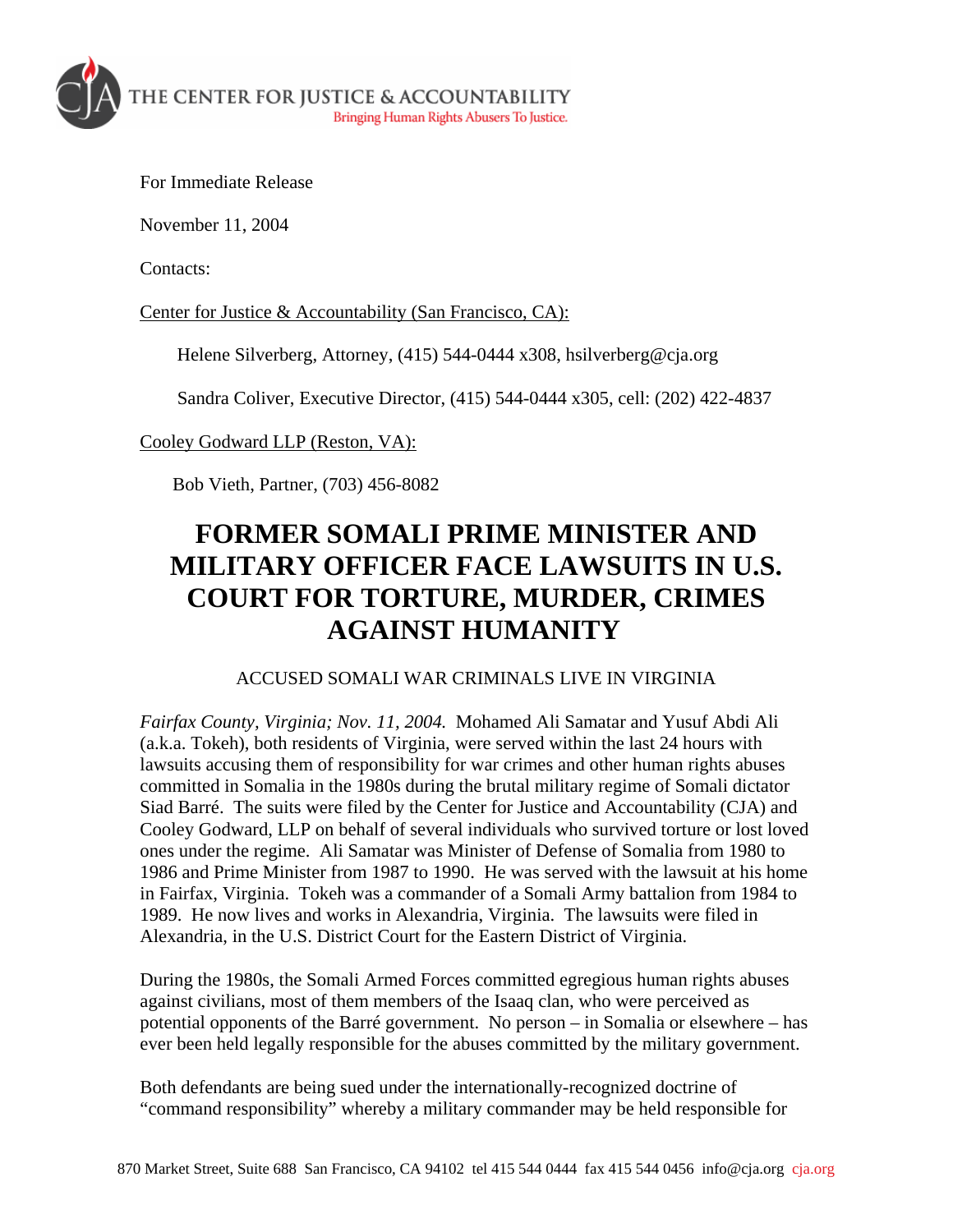human rights abuses committed by subordinates if the commander knew, or should have known, about the abuses and failed to take all reasonable measures to prevent them or to punish the offenders. The defendants are also accused of conspiring with and aiding and abetting subordinates in abuses.

Lead attorney for the plaintiffs, Bob Vieth of the Reston, Virginia, office of Cooley Godward, LLP, stated, "We are committed to achieving justice for our clients who suffered so severely at the hands of these two individuals. These men should not be permitted to live in impunity in the United States."

Sandra Coliver, Executive Director of the Center for Justice & Accountability, which launched the lawsuit, stated, "It is outrageous that war criminals like these two men can live in the United States, just a few miles from the nation's capitol. Although the plaintiffs in these actions are from the Isaaq clan, we are not simply seeking justice for this clan, but for all people who have suffered severe repression under the military regime of Siad Barré. We hope that survivors from other clans will come forward."

Ali Samatar is accused of overseeing widespread and systematic use of torture, rape, prolonged arbitrary detention in solitary confinement, and indiscriminate mass executions.

Among the plaintiffs who filed suit against him is Bashe Abdi Yousuf. Bashe was a young businessman in 1981 when he was arrested by Somali security forces. He was charged with high treason, a crime that carried a mandatory death sentence by hanging, for his participation in a group seeking to improve conditions at a local hospital. He was severely tortured and tried before a kangaroo court, then spent nearly seven years in solitary confinement in a small prison cell approximately 6 feet by 6 feet.

Bashe is now a U.S. citizen living in Atlanta, Georgia. He had this to say about filing this historic lawsuit: "I was fortunate to survive, but many others did not. I hope with this lawsuit to give voice to the many people who suffered and the many people who died because of these men. I hope the lawsuit also sends a message that perpetrators of human rights will be held accountable for their crimes. The United States should not provide a safe haven to individuals who have committed gross human rights abuses around the world."

Other plaintiffs against the former Prime Minister include:

• A farmer arrested with his two brothers by Somali Army soldiers while tending the family's camels. Although he narrowly escaped execution, his brothers were murdered.

• A woman arrested when she was just a high school student, who was tortured and raped at regional Army headquarters. She was held in solitary confinement for 3½ years.